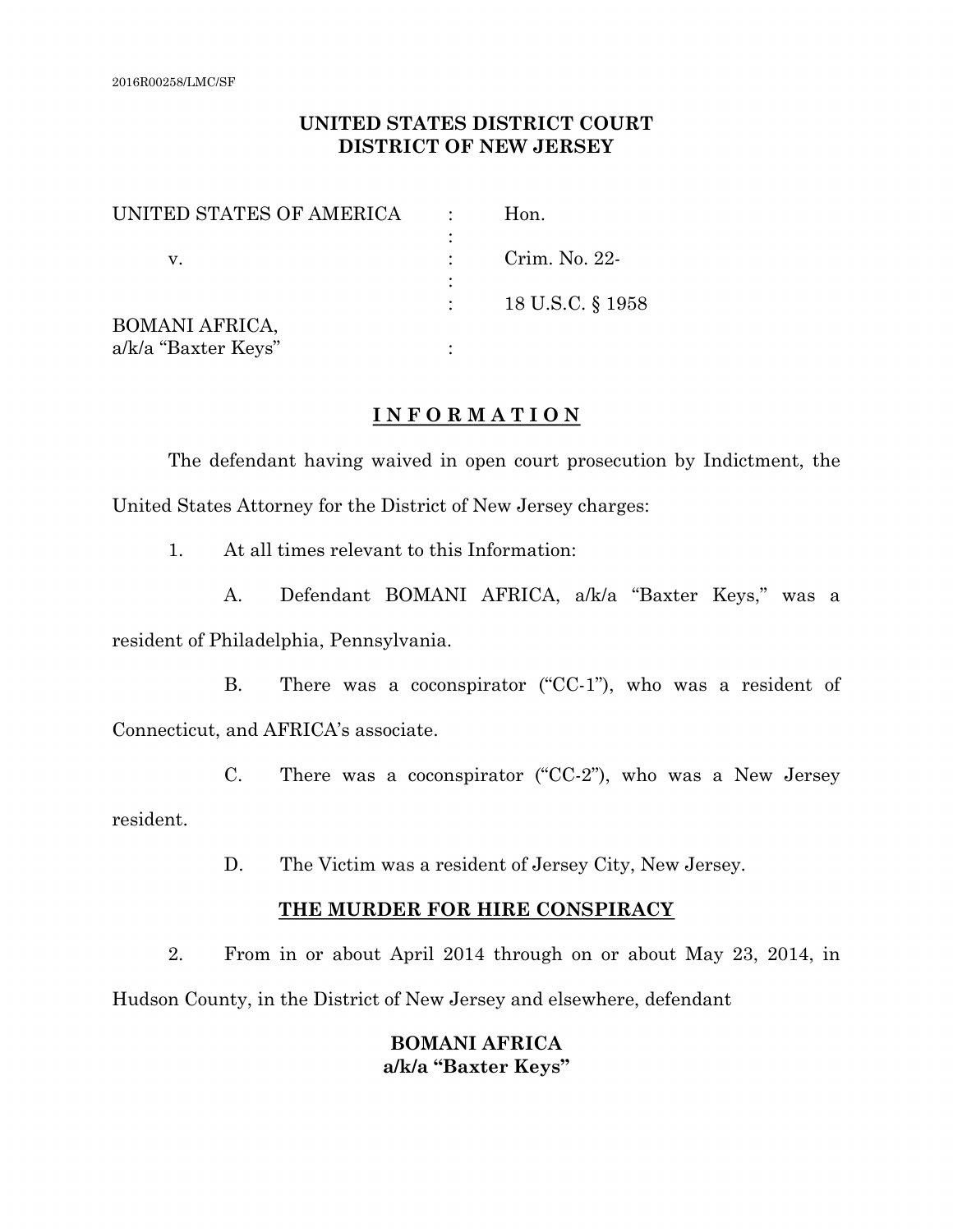knowingly and intentionally conspired and agreed with CC-1 and CC-2 to travel in, and cause another to travel in, interstate commerce, that is, from Connecticut and Pennsylvania to New Jersey, and to use, and cause another to use, facilities of interstate commerce, with intent that a murder be committed, in violation of the laws of the State of New Jersey, specifically, N.J.S.A. § 2C:11-3, as consideration for the receipt of and as consideration for a promise and agreement to pay a thing of pecuniary value, that is, United States currency, resulting in the death of the Victim.

#### **Object of the Conspiracy**

3. The object of the conspiracy was for CC-2 to pay AFRICA and CC-1 thousands of dollars in cash in consideration for murdering the Victim.

#### **Manner and Means**

4. The manner and means by which AFRICA, CC-1, and CC-2 sought to accomplish the object of the conspiracy included, among other things, the following:

a. In or about April 2014**,** while in New Jersey, CC-2 solicited CC-1 to commit a murder in exchange for cash.

b. CC-1 recruited AFRICA to commit the murder-for-hire following an interstate telephone call and in-person meeting between them.

c. CC-1 informed CC-2 that CC-1 and AFRICA were willing to commit the murder-for-hire. CC-2 advised CC-1 that the Victim was the target and paid CC-1 several thousand dollars in cash up front.

2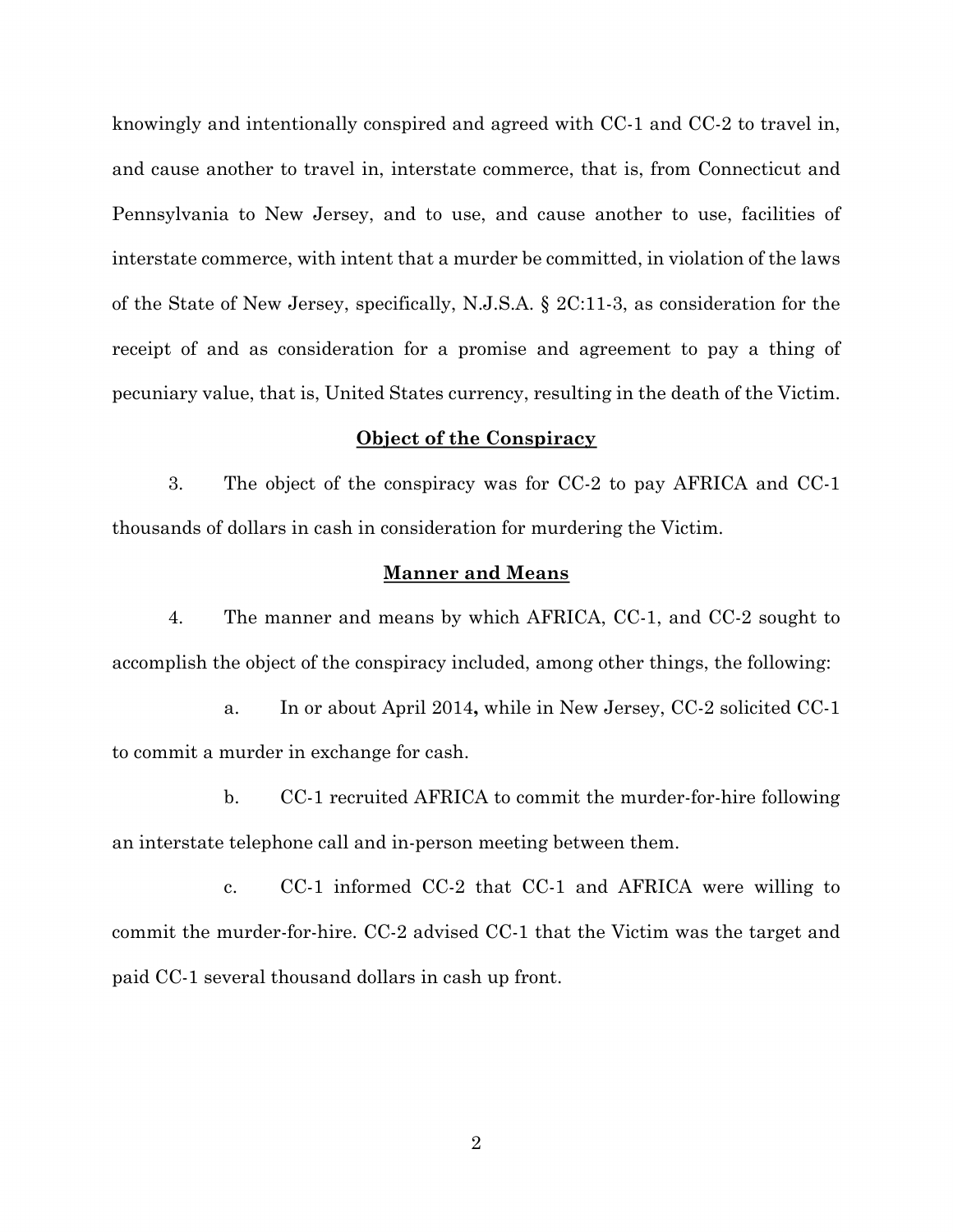d. On or about May 22, 2014, AFRICA and CC-1 traveled from Pennsylvania and Connecticut, respectively, to New Jersey for the purpose of murdering the Victim.

e. On or about May 22, 2014, AFRICA and CC-1 went to the Victim's apartment in Jersey City. After entering the apartment, AFRICA and CC-1 stabbed the Victim to death. AFRICA and CC-1 then set fire to the Victim's apartment.

f. On or about May 23, 2014, in Elizabeth, New Jersey, CC-2 met with CC-1 and paid CC-1 several thousand dollars in cash as consideration for the murder of the Victim. CC-1 shared that money with AFRICA.

In violation of Title 18, United States Code, Section 1958.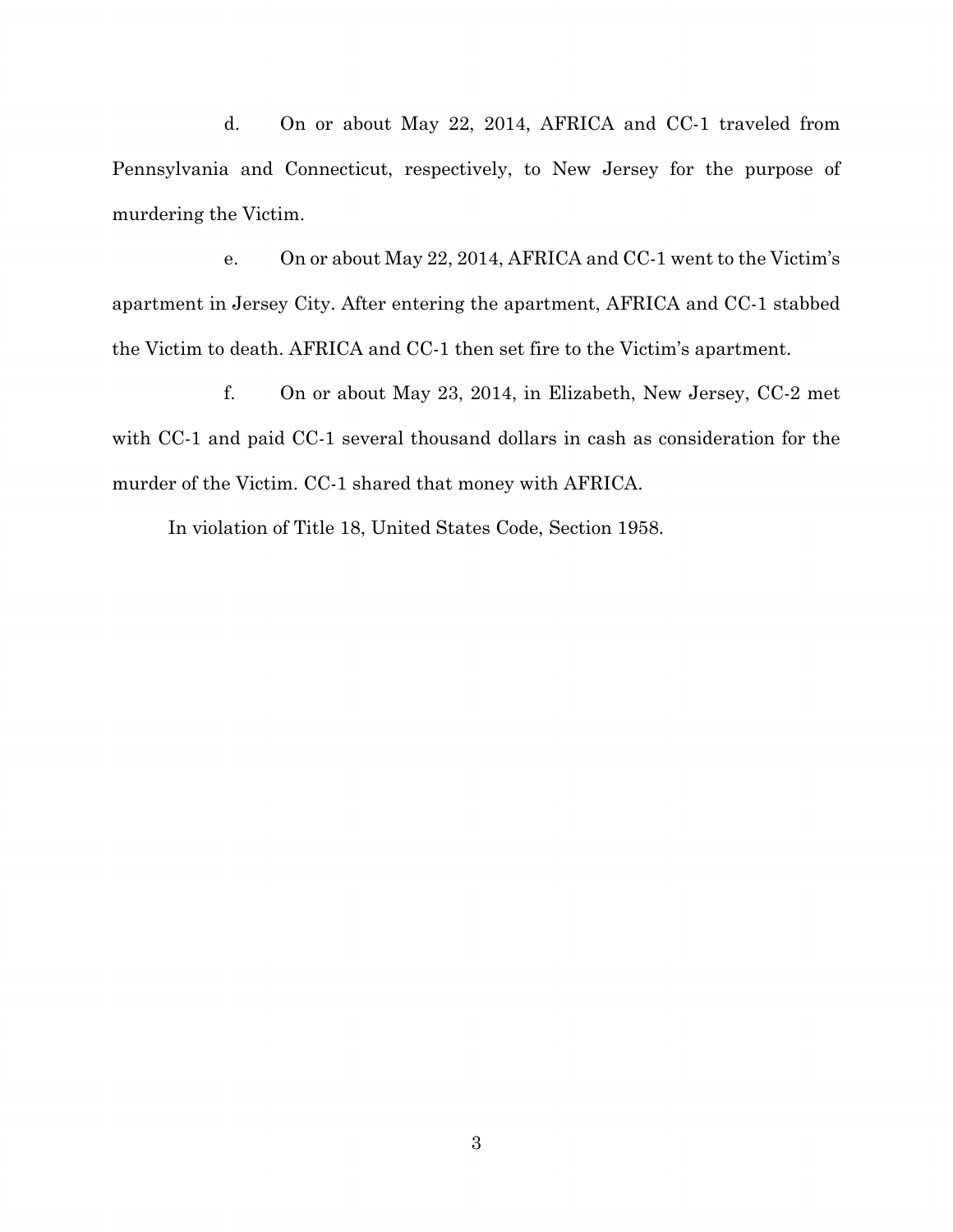### **FORFEITURE ALLEGATION**

1. The allegations in this Information are realleged here for the purpose of alleging forfeiture.

2. As a result of committing the offense charged in this Information, defendant

## **BOMANI AFRICA a/k/a "Baxter Keys"**

shall forfeit to the United States of America, pursuant to 18 U.S.C. § 981(a)(1)(C) and 28 U.S.C. § 2461, any and all property constituting and derived from any proceeds traceable to the said offense.

# **Substitute Assets Provision**

3. If any of the property described above, as a result of any act or

omission of AFRICA:

- a) cannot be located upon the exercise of due diligence;
- b) has been transferred or sold to, or deposited with, a third party;
- c) has been placed beyond the jurisdiction of the court;
- d) has been substantially diminished in value; or
- e) has been commingled with other property which cannot be divided without difficulty,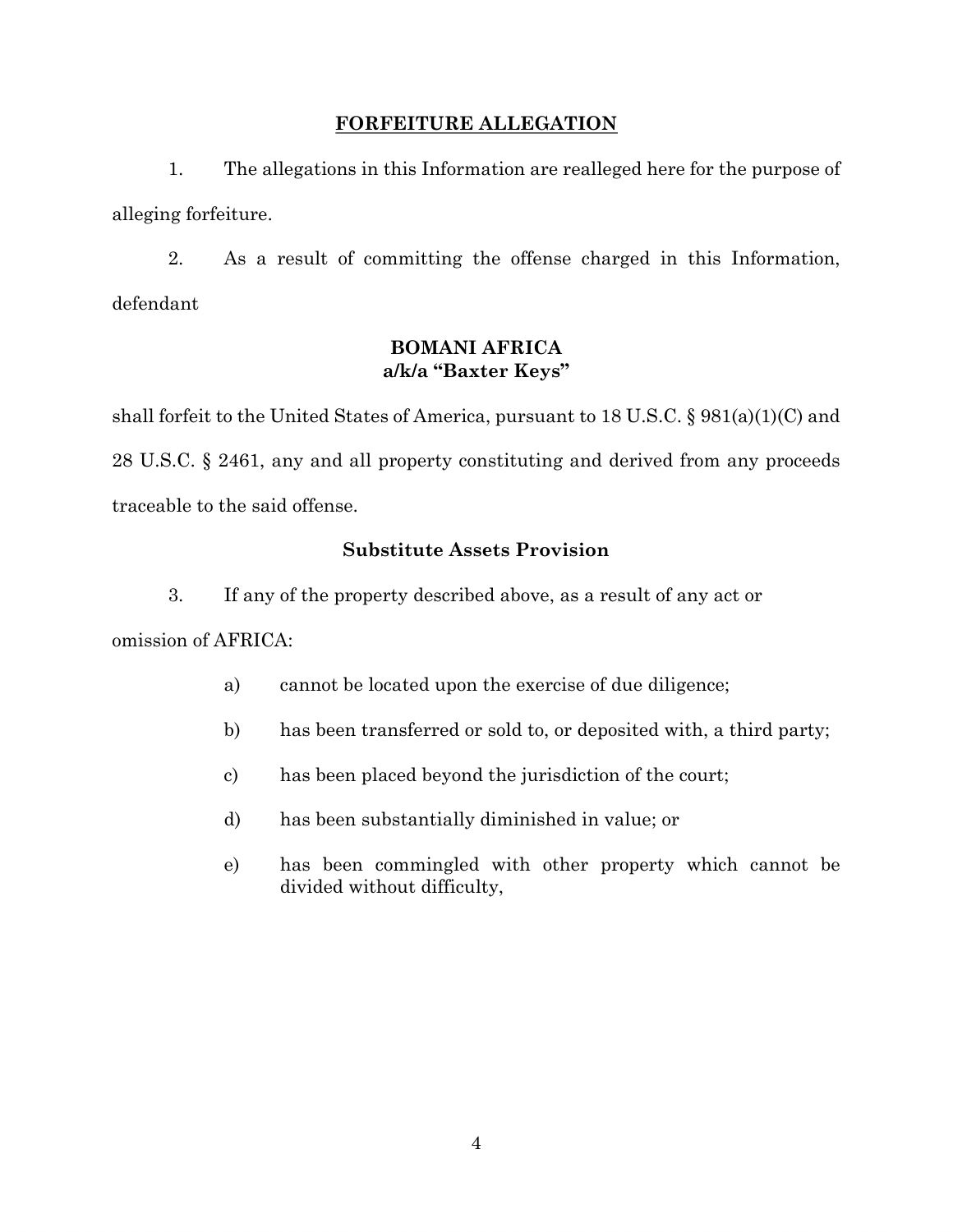it is the intent of the United States, pursuant to 18 U.S.C. § 853(p), as incorporated by 28 U.S.C. § 2461(c), to seek forfeiture of any other property of AFRICA up to the value of the above forfeitable property.

Philip R. Sellinger

PHILIP R. SELLINGER UNITED STATES ATTORNEY